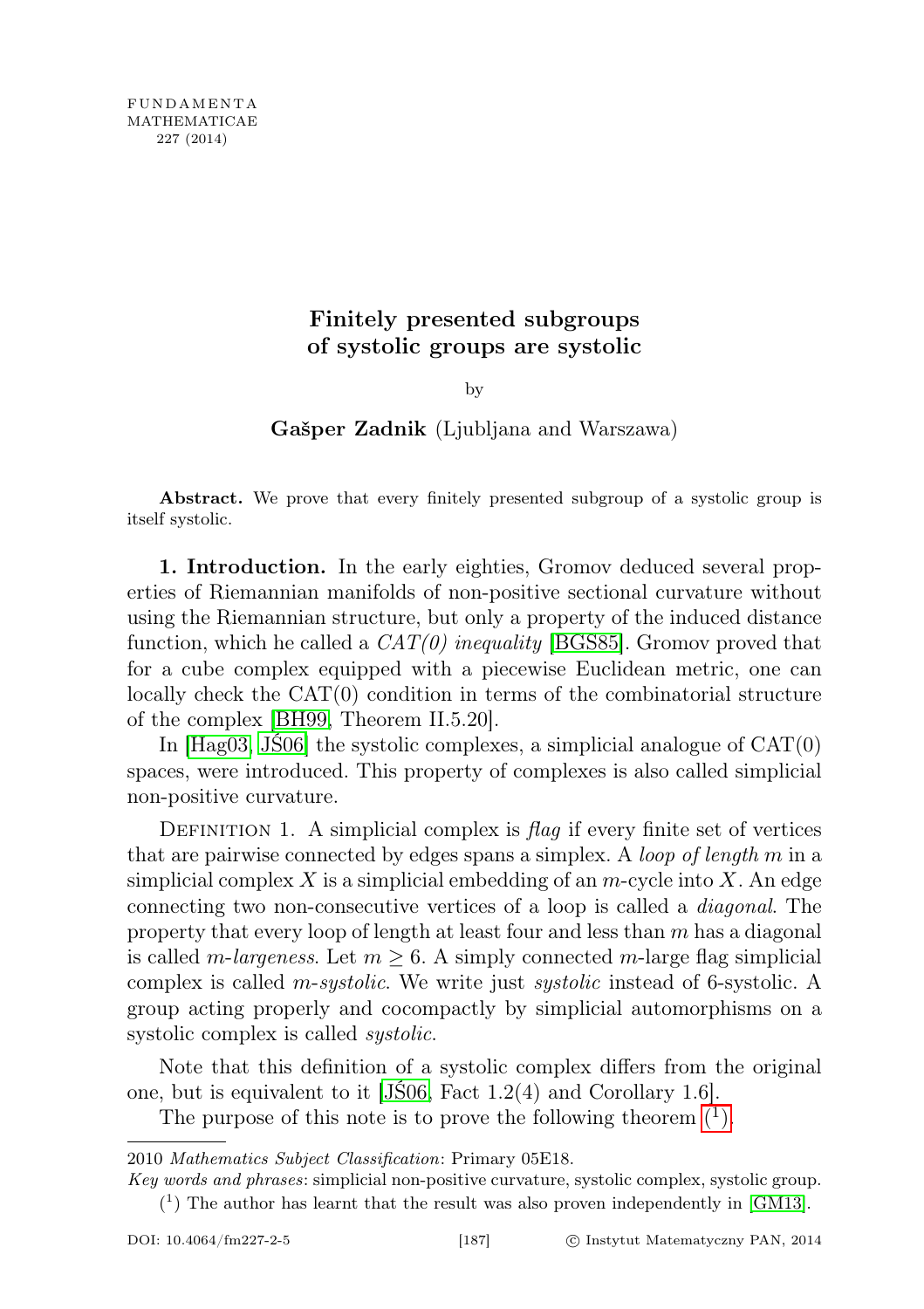THEOREM 2. Any finitely presented subgroup of a systolic group is systolic.

For torsion-free systolic groups, Theorem [2](#page-0-1) was proven by Wise [\[Wis03,](#page-9-0) §5]. Wise considers the quotient of a systolic complex under the group action, and his proof does not generalize to groups with torsion. Note that Theorem [2](#page-0-1) is not true if we replaces "systolic" with "CAT $(0)$ " [\[BRS07,](#page-8-5) §2.3.3].

1.1. Notation and outline. All the paths in any simplicial complex are taken in its 1-skeleton. We use  $d_X$  to denote the distance in the 1-skeleton of a simplicial complex  $X$  equipped with the combinatorial metric. Given a subcomplex  $Z \leq X$ , the r-neighborhood of Z in X is defined as the simplicial span of all vertices  $r$ -close to  $Z$ , i.e.

$$
N_X^r(Z) = \text{Span}\{x \in X^0 \mid d_X(x, Z^0) \le r\}.
$$

A neighborhood of a single vertex will also be called a ball around that vertex. Let G be a group acting properly and cocompactly by automorphisms on a systolic complex X. Let  $H \leq G$  have a finite presentation  $\langle S | R \rangle$  with S symmetric. Let  $\mathcal{C}_{\mathcal{S}}(H)$  be the Cayley graph of H with respect to the generating set S. An edge connecting h and hs for  $h \in H$  and a generator  $s \in \mathcal{S}$  comes equipped with two orientations, one for s and one for  $s^{-1}$ , except when  $s^2 = 1$ , when there are two edges connecting h and hs. Denote by  $\mathcal{C}_{\mathcal{S}}^X(H)$  a subdivision of  $\mathcal{C}_{\mathcal{S}}(H)$  such that there exists a simplicial Hequivariant map  $\phi : \mathcal{C}_{\mathcal{S}}^X(H) \to X$ . Let  $e_s$  denote the path between 1 and  $s \in \mathcal{S}$  in  $\mathcal{C}_{\mathcal{S}}^X(H)$  that comes from subdivision of the edge connecting 1 and s in  $\mathcal{C}_{\mathcal{S}}(H)$ . Let  $x_0 = \phi(1)$  and  $\gamma_s = \phi(e_s)$  for  $s \in \mathcal{S}$ . Denote by L the maximum of the lengths of the  $\gamma_s$ . Denote also

$$
\Gamma = \phi(\mathcal{C}_{\mathcal{S}}^X(H)).
$$

We will frequently use  $s_1, \ldots, s_m$  to denote generators from S. We write  $\gamma_{s_1\cdots s_m}$  for the path which is the concatenation

$$
\gamma_{s_1} * (s_1 \gamma_{s_2}) * \cdots * (s_1 \cdots s_{m-1} \gamma_{s_m}).
$$

An outline of our proof is as follows. In the first step, we find some neighborhood N of  $\Gamma$  in X such that every loop in  $\Gamma$  can be contracted in N. Since there may be homotopically nontrivial loops in N apart from  $\Gamma$ , we rather construct a new space Y from a disjoint union of balls around points in  $Hx_0$  which we glue together H-equivariantly. We build Y such that  $\Gamma$ naturally and  $H$ -equivariantly embeds in  $Y$ , and moreover every loop in  $Y$ is homotopically equivalent to a loop in  $\Gamma$ . Thanks to the conclusions about N from the first step, every loop in  $\Gamma$  is also homotopically trivial in Y. Finally, we extend  $Y$  in an appropriate category to a maximal  $H$ -cocompact simply connected flag simplicial complex and prove that it is 6-large.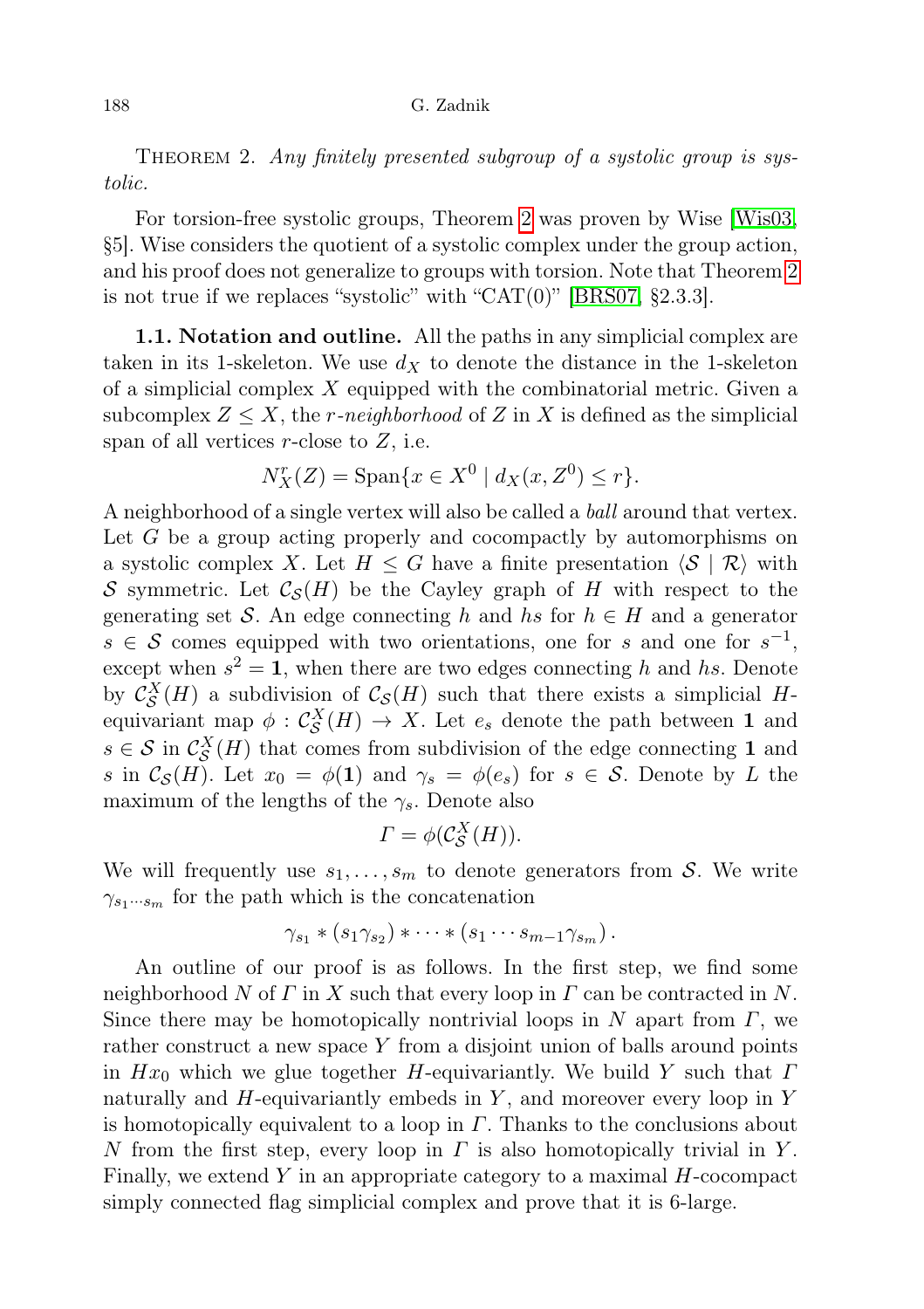2. Proof of the theorem. We proceed in several steps as mentioned above. In the first step, we find a constant R such that loops in  $\Gamma$  are homotopically trivial in  $N_X^R(\Gamma)$ . Important properties of loops in  $\Gamma$  deduced in the proof of Step [1](#page-2-0) are collected in Fact [1,](#page-3-0) since we will need them later on.

<span id="page-2-0"></span>STEP 1. There exists a constant  $R < \infty$  such that every loop in  $\Gamma$  is homotopically trivial in  $N_X^{R-L}(\Gamma)$ .

*Proof.* After replacing a loop with its  $H$ -translate, it is enough to consider loops in  $\Gamma$  containing a point at distance at most L from  $x_0$ . We distinguish two main cases. The first case deals with concatenations of H-translates of paths  $\gamma_s$ ,  $s \in \mathcal{S}$ , and the second case handles general loops in  $\Gamma$ , where a loop can leave some  $h\gamma_s$  and enter another  $h'\gamma_{s'}$  at a point not belonging to Hx<sub>0</sub>, i.e. not at the endpoint (resp. starting point) of  $h\gamma_s$  (resp.  $h'\gamma s'$ ); see Figure [1.](#page-3-1)

CASE (1): Loops of the form  $\gamma_{s_1\cdots s_m}$  with  $s_1\cdots s_m x_0 = x_0$ . There are three subcases:

(a) The word  $s_1 \cdots s_m$  belongs to R. Because R is finite, there is a number  $R_1$  such that every such loop is homotopically trivial in  $N_X^{R_1}(z)$  for every vertex  $z \in \gamma_{s_1 \cdots s_m}$ .

(b) The word  $s_1 \cdots s_m$  equals 1 but it does not belong to R. Then  $s_1 \cdots s_m$  is a concatenation of conjugates of relators from  $\mathcal{R}$ ; each such conjugate is homotopically trivial in  $N_X^{R_1}(\Gamma)$ , hence so is the whole loop.

(c) The point  $x_0$  is fixed under  $s_1 \cdots s_m$  but  $s_1 \cdots s_m \neq 1$ , where  $s_1 \cdots s_m$ is the shortest representative of the corresponding group element (all the other representatives differ from the shortest one by concatenation with words considered in Subcases  $(1.a)$  or  $(1.b)$ . By properness of the G-action and hence of the H-action, the number of elements  $h \in H$  fixing  $x_0$  is finite. Hence we can choose a constant  $R'_1$  such that  $\gamma_{s_1\cdots s_m}$  is homotopically trivial in  $N_X^{R_1'}(z)$  for every vertex  $z \in \gamma_{s_1\cdots s_m}$ .

CASE (2): There are two subcases:

(a) Loops coming from a path  $\gamma_{s_1\cdots s_m}$  with self-intersection  $x \notin Hx_0$ . Without loss of generality we can assume that  $x = \gamma_{s_1} \cap (s_1 \cdots s_{m-1} \gamma_{s_m}).$ Figure [1](#page-3-1) shows such a configuration. Observe that  $d_X(x_0, s_1 \cdots s_m x_0) \leq 2L$ in this case. By properness of the  $H$ -action, there is an upper bound  $N$  such that  $s_1 \cdots s_m = p_1 \cdots p_k$ , where the number k of terms  $p_i \in \mathcal{S}$  is at most N. Since

$$
s_1\cdots s_m p_k^{-1}\cdots p_1^{-1}=\mathbf{1},
$$

the big loop  $\gamma_{s_1\cdots s_m p_k^{-1}\cdots p_1^{-1}}$  is a loop from Subcases (1.a) or (1.b), it can be contracted in  $N_X^{R_1}(\Gamma)$ . Thus to contract the original loop it suffices to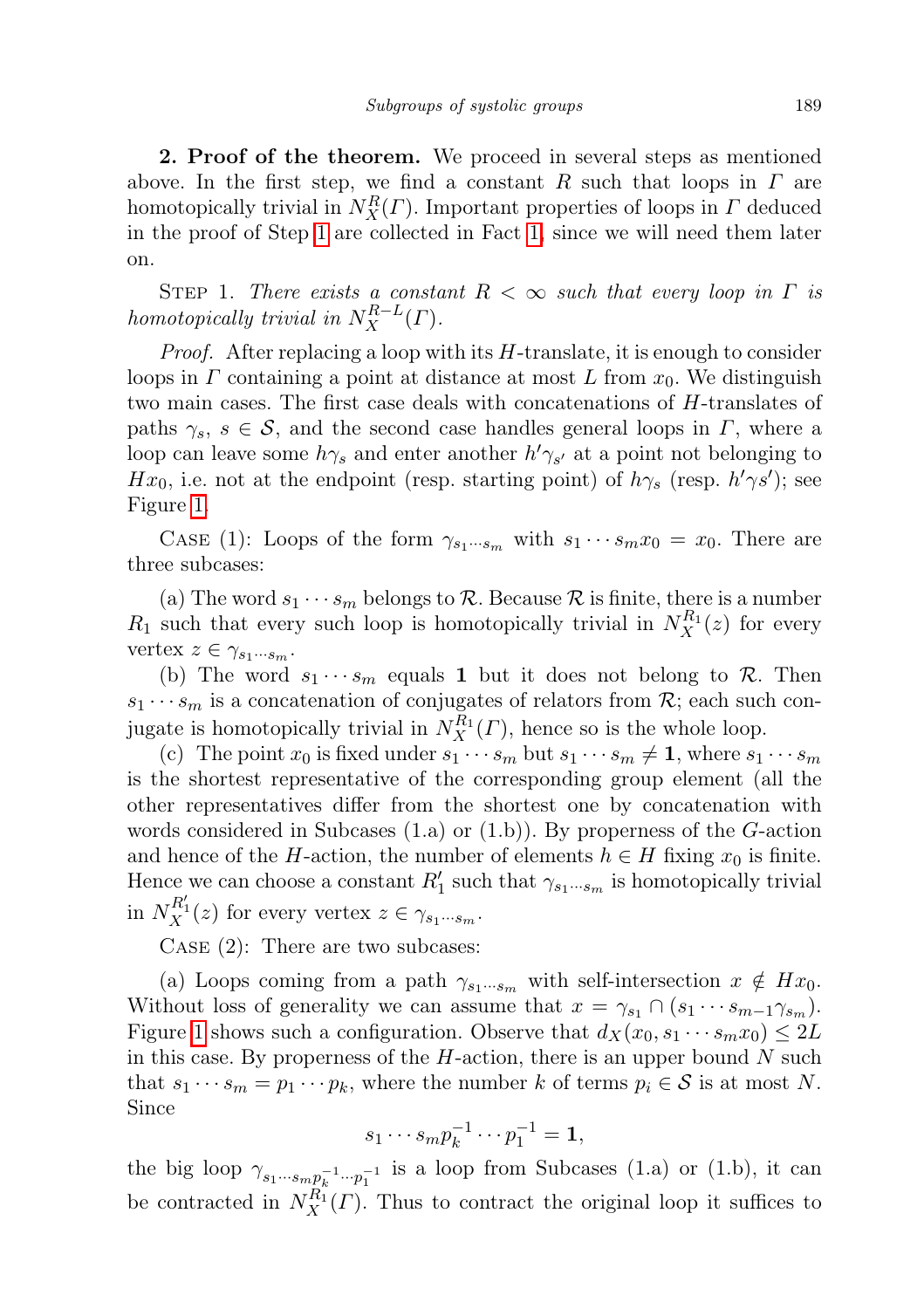contract

<span id="page-3-2"></span>
$$
(\diamondsuit) \qquad \qquad \gamma_{p_1\cdots p_k} * \gamma,
$$

where  $\gamma$  is a path in  $\Gamma$  from  $s_1 \cdots s_m x_0$  to the intersection x of  $\gamma_{s_1}$  and  $s_1 \cdots s_{m-1} \gamma_{s_m}$  concatenated with a path from x to  $x_0$ . But the total length of the loop  $(\diamondsuit)$  is at most  $(N+2)L$ . Let  $R_2$  be a number such that any loop  $\gamma_{p_1\cdots p_k} * \gamma$  of type  $(\diamondsuit)$  can be contracted in  $N_X^{R_2}(z)$  for any vertex  $z \in \gamma_{p_1 \cdots p_k} * \gamma.$ 



<span id="page-3-1"></span>Fig. 1. Loop from Case (2); possibly  $x = x_0$  or  $x = s_1 \cdots s_m x_0$ . If both equalities hold, this example is covered by Case (1).

(b) Loops  $\alpha = \alpha_1 * \cdots * \alpha_m$ , where  $\alpha_i$  may be a proper subpath of  $h_i \gamma_{s_i}$ for some  $h_i \in H$  and the endpoint of  $\alpha_i$  coincides with the starting point of  $\alpha_{i+1}$ , with indices taken modulo m. Let us denote this intersection by  $x_i$ . Let  $\delta_i^+$  be a subpath of  $h_i \gamma_{s_i}$  from  $x_i$  to  $h_i s_i x_0$  (the endpoint of  $h_i \gamma_{s_i}$ ) and let  $\delta_i^{\dagger}$  be a subpath of  $h_i \gamma_{s_i}$  from  $h_i x_0$  (the starting point of  $h_i \gamma_{s_i}$ ) to  $x_{i-1}$ .

We now proceed as in Subcase (2.a). Since  $h_i \gamma_{s_i}$  and  $h_{i+1} \gamma_{s_{i+1}}$  intersect at  $x_i$ ,  $d_X(h_i s_i x_0, h_{i+1} x_0) \leq 2L$ . Therefore for all  $i = 1, ..., m$  there is a path  $\eta_i = h_{i+1} \gamma_{s_i^{(1)} \dots s_i^{(k_i)}}$  in  $\Gamma$  between  $h_i s_i x_0$  and  $h_{i+1} x_0$  for some  $k_i \leq N$ , hence the length of the loop  $\delta_i^+ * \eta_i * \delta_{i+1}^-$  is at most  $(N+2)L$ , where the constants are as in Subcase (2.a). But this loop is homotopically trivial in  $N_X^{R_2}(z)$  for any vertex z of the path  $\delta_i^+ * \eta_i * \delta_{i+1}^-$ , hence  $\alpha$  is homotopic to

$$
\alpha_1 * \delta_1^+ * \eta_1 * \delta_2^- * \alpha_2 * \cdots * \alpha_{n-1} * \delta_{n-1}^+ * \delta_n^- * \alpha_n * \delta_n^+ * \eta_n * \delta_1^-,
$$

which is a loop from Case  $(1)$ .

Altogether, the constant  $R' = \max\{R_1, R_1', R_2\}$  is such that every loop in  $\Gamma$  is homotopic in  $N_X^{R'}(\Gamma)$  to a trivial loop. Hence  $R = R' + L$  works.

We will call loops from Subcases (1.a) and (1.c) and loops  $(\diamondsuit)$  from Case (2) short. From the proof of Step [1](#page-2-0) we deduce the following.

<span id="page-3-0"></span>FACT 1. Every loop in  $\Gamma$  is a concatenation of conjugates of short loops. Let  $\gamma$  be a short loop in  $\Gamma$ . Then for every vertex z on  $\gamma$ , the loop  $\gamma$  is homotopically trivial in the ball  $N_X^{R-L}(z)$ .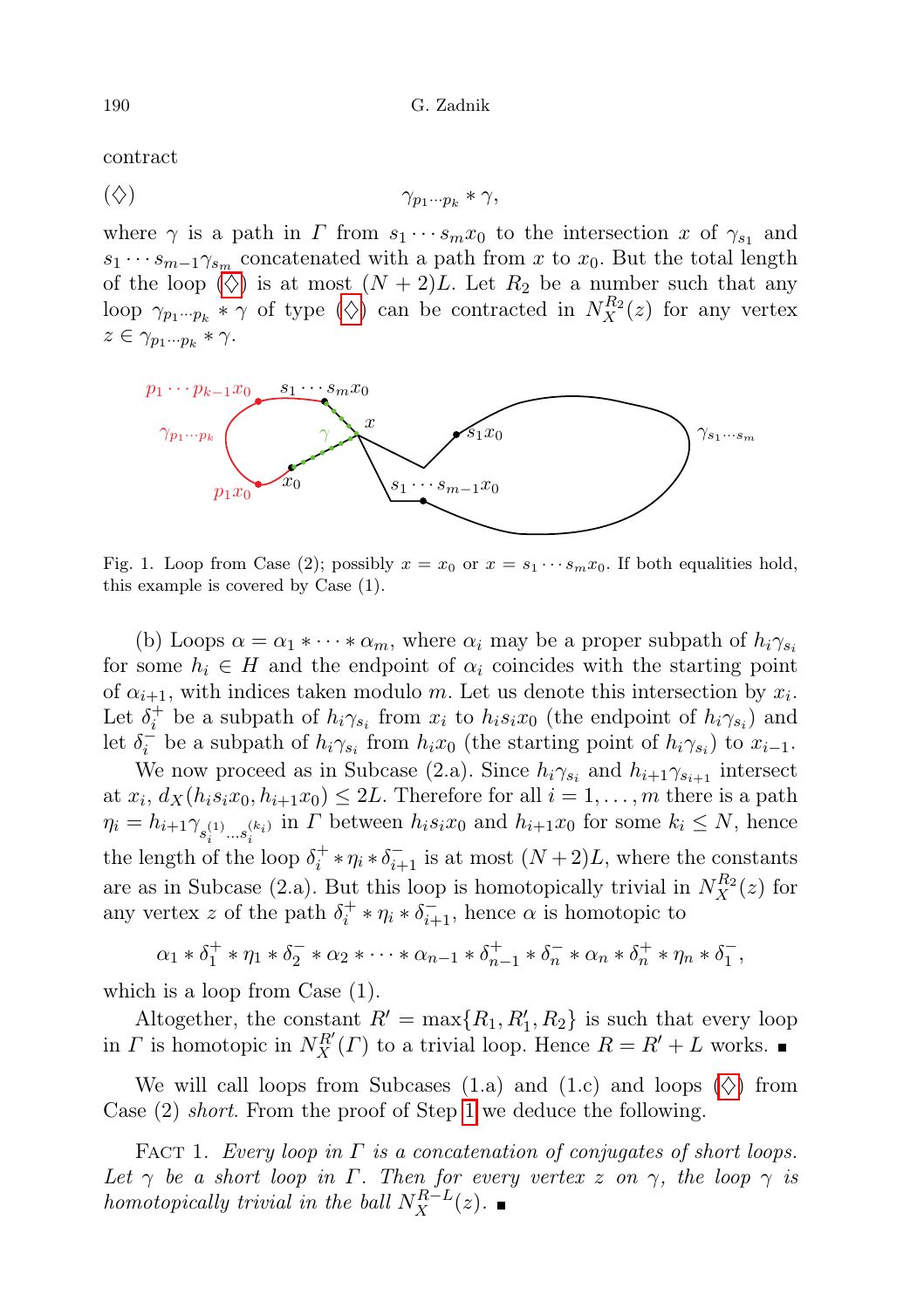We are now ready to define Y. For every  $h \in H$ , denote  $B_h^0 = N_X^R(hx_0)^0$ and denote the copy of the vertex  $v \in X$  in  $B_h^0$  by  $v^h$ . Let  $\sim$  be the equivalence relation on  $\prod_{h\in H} B_h^0$  which is the transitive closure of the relation  $v^h \sim v^h s$  for  $v \in B_h^0 \cap B_{hs}^0$  and  $s \in \mathcal{S}$ . Let

$$
Y^0 = \Big(\coprod_{h\in H} B_h^0\Big)/{\sim}.
$$

Note that  $B_0^0$  injects into  $Y^0$ . For  $y \in Y^0$  we write  $\bar{y}$  for the vertex of X such that  $y = \bar{y}^h$  for some  $h \in H$ . Next, we define  $Y^1$ . We connect two vertices  $y, z \in Y^0$  by an edge if there exist representatives  $\bar{y}^h$ ,  $\bar{z}^g$  for y and z with  $h = g$  and  $\bar{y}, \bar{z}$  adjacent. Let Y be the flag completion of  $Y^1$  and let  $B_h$  be the simplicial span of  $B_h^0 \leq Y$ . We consider the natural action of H on Y, which is induced from the H-action on X. Note that  $h_1 = B_h$ , hence the H-action on Y is proper and cocompact.

Observe that by the construction of  $Y$ , there exists a proper  $H$ -equivariant map  $f: Y \to X$ . It is defined by  $f(y) = \bar{y}$  for  $y \in Y^0$  and extends simplicially to higher-dimensional simplices. Let us define local sections

<span id="page-4-1"></span>
$$
\text{(9)} \quad i_h: N_X^R(hx_0) \to B_h
$$

by  $i_h(u) = u^h$  for every  $u \in N_X^R(hx_0)^0$  and every  $h \in H$ . By definition of Y, each map  $i_h$  is bijective on 0-skeleta. Furthermore, vertices  $u^h, v^h \in B_h^0$  are adjacent if and only if  $u, v \in N_X^R(hx_0)^0$  are adjacent. Hence  $i_h$  is a well defined isomorphism between the 1-skeleta of  $N_X^R(hx_0)$  and  $B_h$ . Since a flag complex is determined by its 1-skeleton,  $i_h$  is an isomorphism. Note that  $B_h$ might not be a ball in  $Y$ .

Observe that for any  $h \in H$  and  $s \in S$  the two maps  $i_h$  and  $i_{hs}$  agree on  $N_X^R(hx_0) \cap N_X^R(hsx_0)$  because they agree on the 0-skeleton of that intersection. Hence, there is a natural map  $\varphi : C_{\mathcal{S}}^{X}(H) \to Y$ , sending the edge path  $he_s$  to  $i_h(h\gamma_s)$ . We can as well describe the map  $\varphi$  in terms of the H-action on  $Y$ , but the above definition is more useful for us. The next step ensures that  $\varphi$  has nice properties.

<span id="page-4-0"></span>STEP 2. The map  $\varphi$  factors through  $\phi : C_S^X(H) \to \Gamma$ .

*Proof.* We have to check that if two points of  $\mathcal{C}_{\mathcal{S}}^{X}(H)$  are identified under  $\phi$ , they are also identified under  $\varphi$ . To see this, observe that if two paths  $\gamma_s$  and  $h\gamma_{s'}$  in  $\Gamma$  have a common point, where  $s, s' \in \mathcal{S}$  and  $h \in H$ , then there is a sequence of generators  $p_1, \ldots, p_k \in \mathcal{S}$  such that  $p_1 \cdots p_k$  is the shortest word representing h. In particular  $p_1 \cdots p_k e_{s'} = he_{s'}$ . It follows from Fact [1](#page-3-0) that the ball  $N_X^{R-L}(p_1 \cdots p_l x_0)$  contains the whole path  $\gamma_{p_1 \cdots p_k}$ for all  $l = 0, 1, \ldots, k$ , where the empty word represents 1. Thus if we write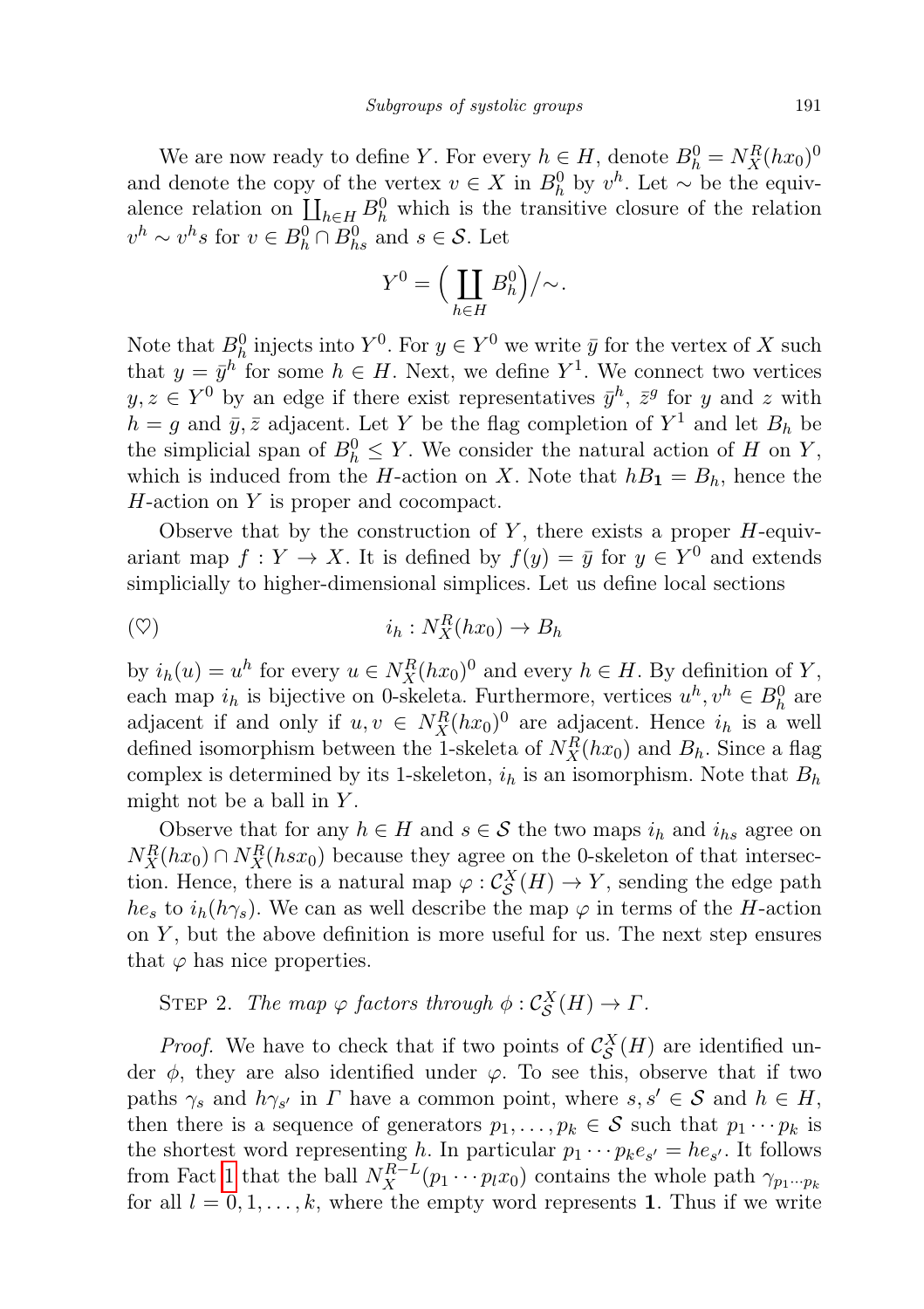$\overline{\gamma}_s$  for  $\gamma_s$  with opposite orientation, then  $N_X^R(p_1 \cdots p_l x_0)$  contains the path  $\gamma = (h\gamma_{s'}) * \gamma_{p_1\cdots p_k} * \overline{\gamma}_s$  for all  $l = 0, 1, \ldots, k$ . Hence  $B_{p_1\cdots p_l}$  contains  $i_{p_1\cdots p_l}(\gamma)$ for all  $l = 0, 1, \ldots, k$ . Since two consecutive maps  $i_{p_1 \cdots p_{l-1}}$  and  $i_{p_1 \cdots p_l}$  agree on the intersection of their domains, the path  $i_1(\gamma) = i_h(\gamma)$  is contained in  $\bigcap_{l=0}^k B_{p_1\cdots p_l}$ . Thus each point on  $e_s$  is identified with the appropriate point on  $he_{s'}$  under  $\varphi$ . This finishes the proof.

By Step [2,](#page-4-0) there exists a lift  $f_{\Gamma}: \Gamma \to Y$  of the map  $f: Y \to X$ . Obviously  $f_{\Gamma}$  agrees with  $i_h$  on  $\Gamma \cap N_X^R(hx_0)$ . From now on, we identify  $\Gamma$ with its  $f<sub>F</sub>$ -image.

<span id="page-5-0"></span>STEP 3. The complex  $Y$  is simply connected.

As mentioned in the outline, we first prove that  $Y$  encodes an appropriate neighborhood of  $\Gamma$  such that loops in  $\Gamma$  are homotopically trivial in Y. Then we exhibit a homotopy from any loop in Y to a loop in  $\Gamma$ .

*Proof.* Take any loop  $\gamma$  in  $\Gamma \subseteq Y$ . By Fact [1,](#page-3-0) it is a concatenation of short loops. In the same way as in the proof of Step [2](#page-4-0) one can show that each short loop  $\gamma'$  is fully contained in  $B_h$  for each  $h \in H$  such that  $d_Y(hx_0, \gamma') \leq L$ . Pick such an  $h \in H$ . We know that  $B_h$  is isomorphic to  $N_X^R(hx_0)$  via the map  $i_h$  from ( $\heartsuit$ ). By Fact [1](#page-3-0) once again, the loop  $\gamma'$  is homotopically trivial in  $B_h$ , hence  $\gamma$  is homotopically trivial in Y.

Finally, we need to show that every loop in  $Y$  is homotopic to a loop in  $\Gamma$ . Let  $\beta : S^1 \to Y^1$  be a loop in the one-skeleton of Y. We identify  $S^1$ with  $I/\partial I$ , where  $I = [0, 1]$ . Let  $0 \le t_0 < t_1 < \cdots < t_n < 1$  be cyclically ordered points on  $S^1$  and  $h_0, h_1, \ldots, h_n$  elements of H such that  $\beta(t_i) \in Y^0$ and  $\beta([t_i, t_{i+1}]) \in B_{h_i}$  for all  $i = 0, 1, ..., n$ , with indices taken modulo  $n+1$ . Since  $B_{h_{i-1}}$  and  $B_{h_i}$  both contain  $\beta(t_i)$ , there is a sequence of generators  $s_1^i, \ldots, s_{n(i)}^i \in \mathcal{S}$  such that  $h_i = h_{i-1}s_1^i \cdots s_{n(i)}^i$  and  $\beta(t_i) \in B_{h_{i-1}s_1^i \cdots s_l^i}$  for all  $l = 0, 1, \ldots, n(i)$ . Recall that the empty word stands for 1. This means that there exist geodesics

$$
\beta_l^i : (I, \partial I) \to (B_{h_{i-1}s_1\cdots s_l}, \{\beta(t_i), h_{i-1}s_1\cdots s_l x_0\})
$$
  
for all  $i = 0, 1, ..., n$  and  $l = 0, 1, ..., s(i)$ .

Recall that  $h_{i-1}s_1 \cdots s_l x_0$  also belongs to  $B_{h_{i-1}s_1\cdots s_{l-1}}$ . Since balls in systolic complexes are geodesically convex [HS08, Corollary 4.10], the image of  $\beta_l^i$  is contained in  $B_{h_{i-1}s_1\cdots s_{l-1}}$ . Next, we can find some  $\varepsilon > 0$  such that  $t_i + n(i)\varepsilon$  $\langle t_{i+1} \rangle$  for all *i*. After composing  $\beta$  with a map  $S^1 \rightarrow S^1$  homotopic to the identity, we can assume that  $\beta$  is constant on  $[t_i, t_i + n(i)\varepsilon]$  for all  $i =$  $0, 1, \ldots, n$ . Using the fact that balls in systolic complexes are contractible, we infer that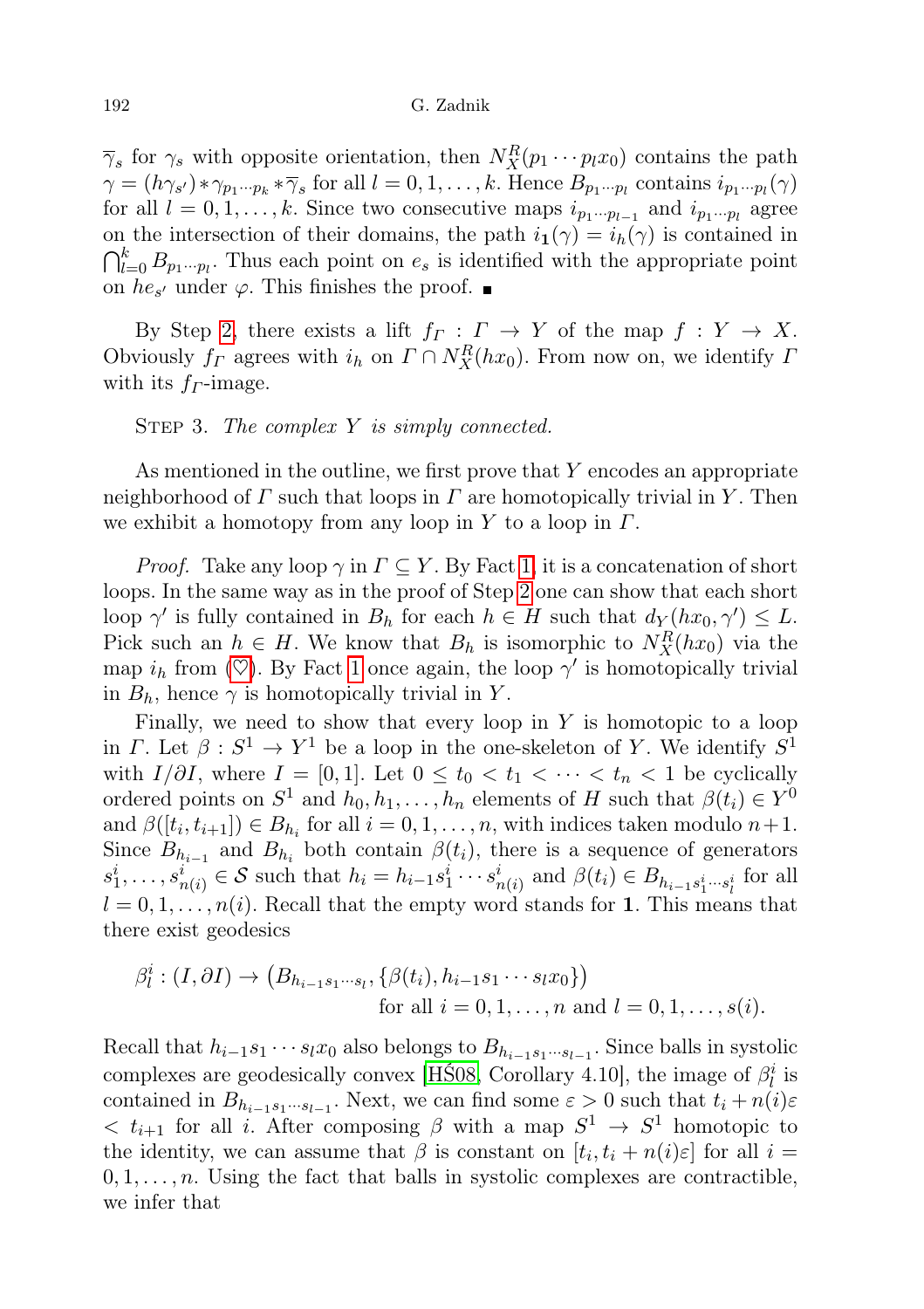• for all  $i = 0, 1, \ldots, n$  and  $l = 1, \ldots, n(i)$  there is

$$
H_l^i: [t_i + (l-1)\varepsilon, t_i + l\varepsilon] \times I \to B_{h_{i-1}s_1\cdots s_{l-1}} \cap B_{h_{i-1}s_1\cdots s_l}
$$

with  $H_l^i(t_i + (l-1)\varepsilon, t) = \beta_{l-1}^i(t)$  and  $H_l^i(t_i + l\varepsilon, t) = \beta_l^i(t)$ , where  $H_l^i(-,0)$  is the constant path  $\beta(t_i)$ , and  $H_l^i(-,1)$  is the path  $h_{i-1}s_1 \cdots$  $s_{l-1}\gamma_{s_l} \subseteq \Gamma;$ 

• for all  $i = 0, 1, ..., n$  there is  $H^i : [t_i + n(i)\varepsilon, t_{i+1}] \times I \to B_{h_i}$  with  $H^{i}(t_{i}+n(i)\varepsilon,t) = \beta^{i}_{n(i)}(t)$  and  $H^{i}(t_{i+1},t) = \beta^{i+1}_{0}(t)$ , where  $H(-,0) =$  $\beta|_{[t_i+n(i)\varepsilon,t_{i+1}]}$  and  $H(-,1)$  is the constant path  $h_ix_0$ .

Since the above homotopies agree on the intersection of their domains, they glue together to a homotopy  $H : S^1 \times I \to Y$  with  $H(-,0) = \beta$  and  $H(-,1)$ a loop in  $\Gamma$ .

In the following step, using f we extend Y to a systolic complex Y on which H still acts properly and cocompactly, and is thus a systolic group.

We say that a pair  $(W, f_W)$  is an f-extension of Y if the following holds. The complex  $W$  is a simply connected flag simplicial complex containing  $Y$ such that  $Y^0 = W^0$  and the H-action on Y extends to an H-action on W. Furthermore,  $f_W : W \to X$  is a simplicial H-equivariant map which extends f. Note that  $f_W$  maps an edge of W either to an edge or to a vertex  $\mathrm{of}\ X.$ 

Let F be the family of all f-extensions of Y. Observe that F is equipped with a natural partial order  $\leq$ , where  $(W_1, f_{W_1}) \leq (W_2, f_{W_2})$  if there exists an H-equivariant embedding  $i: W_1 \to W_2$  fixing Y such that  $f_{W_2} \circ i = f_{W_1}$ . The family F is non-empty since it contains  $(Y, f)$  by Step [3.](#page-5-0) Let  $(W_\lambda, f_{W_\lambda})_{\lambda \in \Lambda}$ be an increasing chain in F. Then  $(\bigcup_{\lambda} W_{\lambda}, \bigcup_{\lambda} f_{W_{\lambda}})$  is also in F, so it is an upper bound for  $(W_\lambda, f_{W_\lambda})_{\lambda \in \Lambda}$ . By the Kuratowski–Zorn Lemma, there exists a maximal element  $(\overline{Y}, \overline{f}) \in \mathcal{F}$ .

STEP 4. For a maximal element  $(\overline{Y}, \overline{f}) \in \mathcal{F}$ , the simplicial complex  $\overline{Y}$  is a systolic complex, equipped with a proper and cocompact H-action.

*Proof.* We claim that the valence  $\lim_{n \to \infty} \overline{Y}^1$  of each  $y \in \overline{Y}^0$  is bounded from above. Recall that  $\bar{f}$  and  $f$  agree on  $\bar{Y}^0 = Y^0$ . Let  $N_y \subseteq Y^0$  denote the set of all vertices adjacent to y in  $\overline{Y}$ . For every  $y' \in N_y$ , either  $f(y') = f(y)$ or  $f(y')$  is adjacent to  $f(y)$ . This means that  $f(N_y) \subseteq N_X^1(f(y))$ . In other words,  $N_y \subseteq f^{-1}(N_X^1(f(y)))$ . Because X is proper, the ball  $N_X^1(f(y))$  is compact. But f is a proper map, hence the set  $f^{-1}(N_X^1(f(y)))$  is compact and the claim is proven. In particular,  $\overline{Y}$  is a proper simplicial complex. Because the vertex sets of Y and  $\overline{Y}$  coincide, the action of H on  $\overline{Y}$  is proper and cocompact. By definition,  $\overline{Y}$  is flag and simply connected. It remains to prove 6-largeness.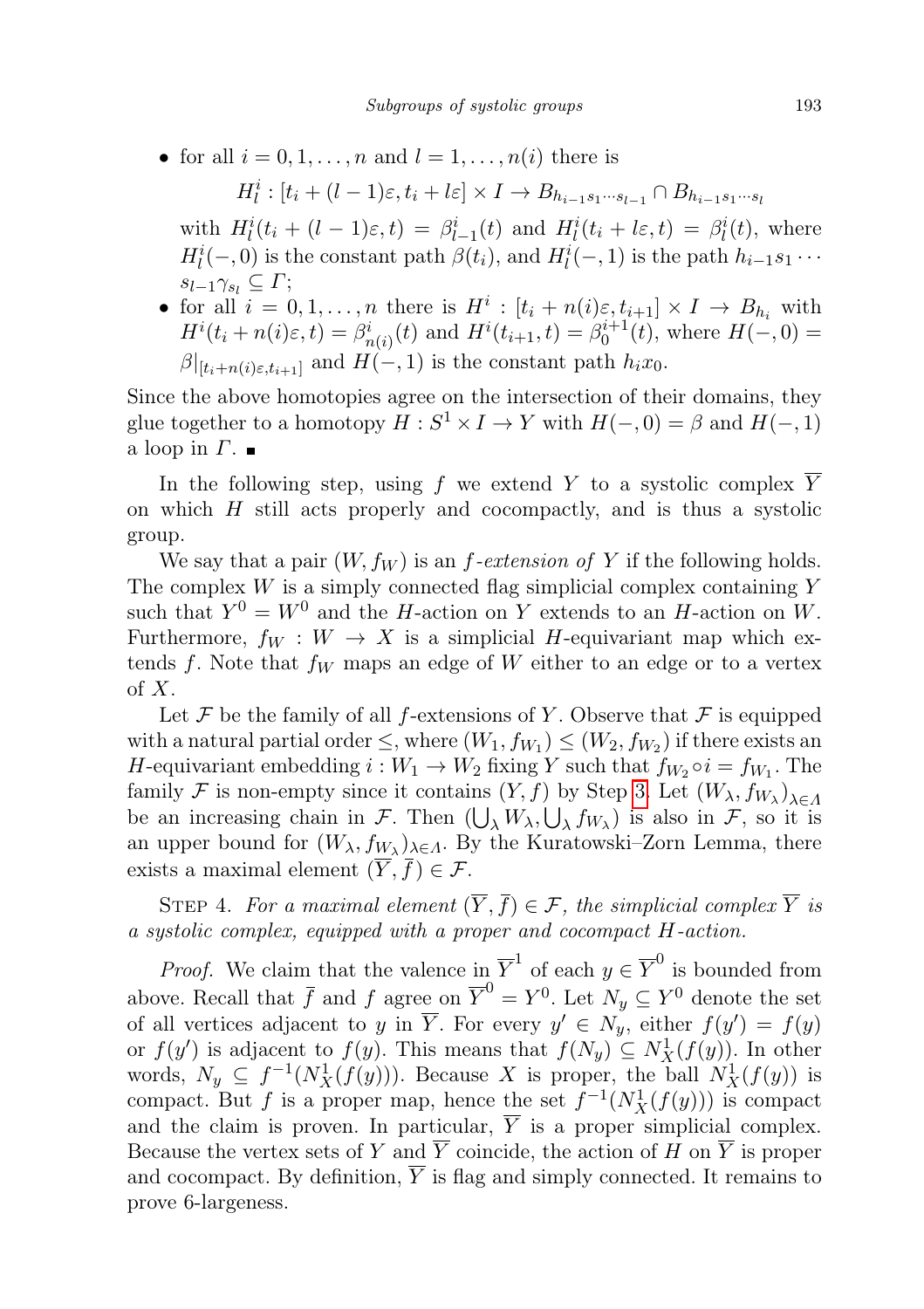Suppose for contradiction that there is some loop  $\alpha$  of length four or five in  $\overline{Y}$  without diagonals. If  $\overline{f}$  maps  $\alpha$  bijectively to  $\alpha' = \overline{f}(\alpha) \subseteq X$ , then there exist two non-consecutive vertices  $u'$  and  $v'$  of  $\alpha'$  connected by a diagonal, because X is systolic. Let u and v be the vertices of  $\alpha$  mapped to u' and v' by  $\overline{f}$ . For every  $h \in H$ , we add an edge in Y between hu and hv and extend  $\overline{f}$  to the new edges naturally. Let us remind the reader that if for n different  $h_1, \ldots, h_n \in H$  all the sets  $\{h_i u, h_i v\}$  coincide for  $i = 1, \ldots, n$ , we only add one edge between  $h_1u$  and  $h_1v$  instead of n. This remark will be applied two more times without explicit mention.

If  $\bar{f}$  is not bijective on  $\alpha$  there must be two vertices u, v of  $\alpha$ , which are mapped by  $\bar{f}$  to the same vertex. If they are non-consecutive in  $\alpha$ , we add edges between hu and hv for every  $h \in H$  and extend f so that it maps any new edge to the common image of its endpoints. If  $u$  and  $v$  are consecutive, let  $w \neq u$  be the other neighbor of v in  $\alpha$ . Then we add edges between hu and hw for all  $h \in H$ . Note that since  $\bar{f}(u) = \bar{f}(v)$ , the point  $\bar{f}(w)$  either is adjacent to  $\bar{f}(u)$  or coincides with  $\bar{f}(u)$ , and hence we can extend  $\bar{f}$  to the newly added edges.

In all cases, we have added the H-orbit of an edge to  $\overline{Y}$ . After flag completion, we obtain a flag simplicial complex  $\hat{Y}$  on the set of vertices  $Y^0$ , properly containing  $\overline{Y}$ , together with a map  $\hat{f}$  extending  $\overline{f}$ , and equipped with an H-action extending the H-action on  $\overline{Y}$ . The complex  $\hat{Y}$  is also simply connected. Indeed, every edge  $e$  in  $\hat{Y}^1 - \overline{Y}^1$  is a diagonal of a loop  $\alpha$  in  $\overline{Y}^1$  of length less than six. This means that  $e$  together with two consecutive edges of  $\alpha$  form a triangle, which is filled after flag completion. Hence the path e is homotopic relative to its endpoints to a path of length two in  $\overline{Y}$ . In other words, any loop in  $\hat{Y}$  is homotopic to a loop in  $\overline{Y}$ , and the latter is simply connected since it belongs to F. Hence  $(\overline{Y}, \overline{f}) \leq (\hat{Y}, \hat{f}) \in \mathcal{F}$ , which contradicts the maximality of  $(\overline{Y}, \overline{f})$ .

REMARK 3. An example showing the necessity of finite presentability in Theorem [2](#page-0-1) is due to Stallings. Denote by  $\langle x, y \rangle$  the free group of rank two generated by x and y. In  $[Sta63]$  (see also  $[BRS07, §2.4.2]$  $[BRS07, §2.4.2]$ ) Stallings proved that the kernel  $K$  of the homomorphism

$$
\tau: \langle a, b \rangle \times \langle x, y \rangle \to \mathbb{Z}, \quad \tau(a) = \tau(b) = \tau(x) = \tau(y) = 1,
$$

is finitely generated, but not finitely presentable. Hence  $K$  cannot be systolic. On the other hand, the direct product of two free groups of rank two is systolic [\[EP11\]](#page-8-7).

Even in the case where  $G$  is hyperbolic, one cannot hope for a generalization of the theorem above. By the Rips Construction [\[Rip82\]](#page-8-8), for each finitely presented group Q and every  $\lambda > 0$ , there exists a finitely presented  $C'(\lambda)$  small cancellation group G and a short exact sequence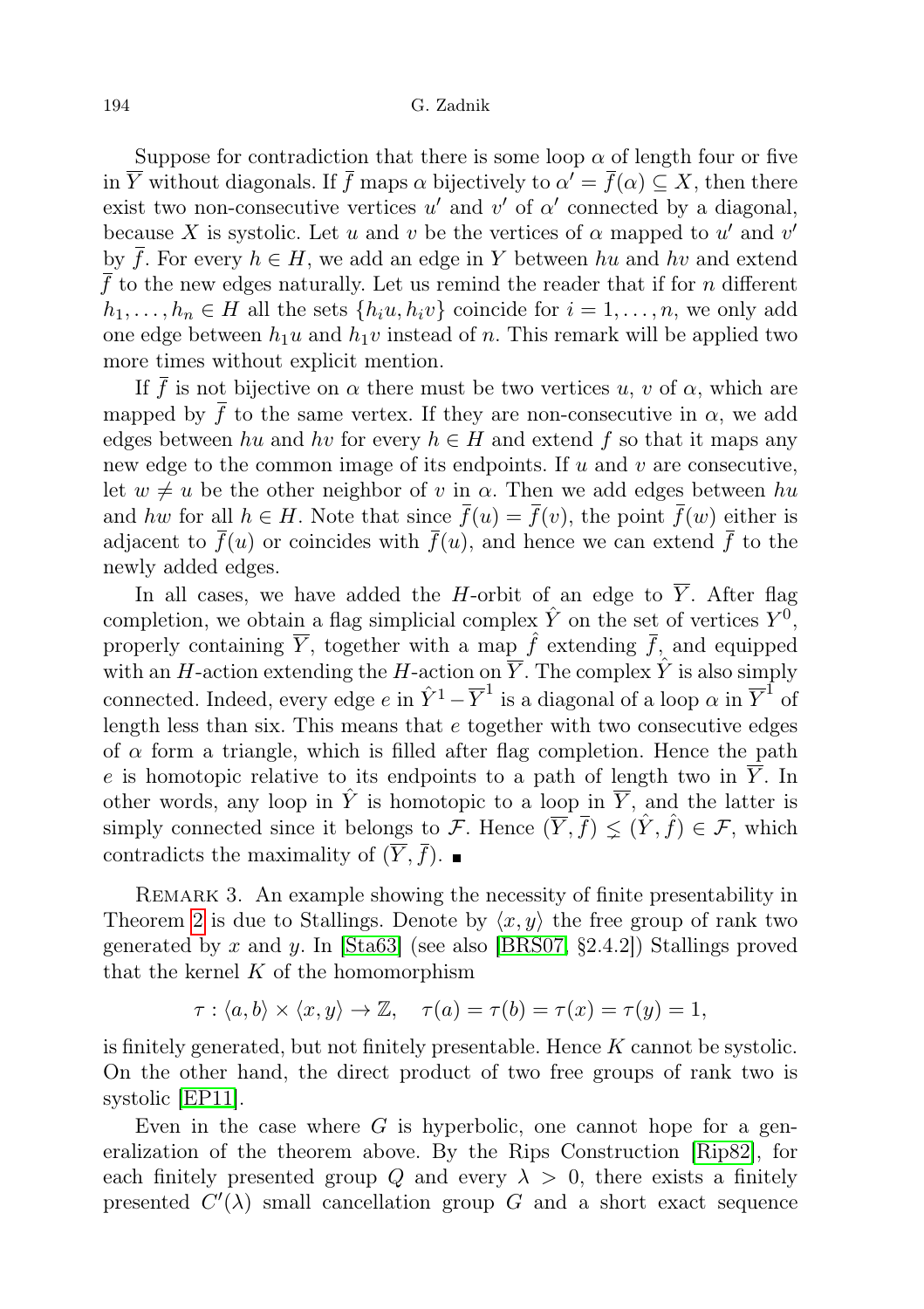${1} \rightarrow N \rightarrow G \rightarrow Q \rightarrow {1}$ , where N is a finitely generated normal sub-group of G. By [\[Bie81\]](#page-8-9), the group N is finitely presentable if and only if  $Q$ is finite. Hence, if we choose  $Q = \mathbb{Z}$  and  $\lambda = 1/6$ , then the Rips Construction gives a finitely presented  $C'(1/6)$  small cancellation group G which is hyperbolic [\[Gro87\]](#page-8-10) and  $C(7)$  [\[LS77,](#page-8-11) Chapter V, §2]. By [\[Wis03\]](#page-9-0), the  $C(7)$ group  $G$  is 7-systolic. But it has a finitely generated not finitely presentable subgroup  $N$ , hence a finitely generated non-systolic subgroup. In particular, systolic and even 7-systolic groups are not coherent in general.

Acknowledgments. I would like to express my gratitude to the Institute of Mathematics of the Polish Academy of Sciences for hospitality during my work on this project, and especially to Piotr Przytycki for suggesting this problem and for his indispensable advice and comments on previous drafts. I would also like to thank Tomasz Elsner for a useful discussion on the problem.

This research was supported by the Slovenian Research Agency and by the Foundation for Polish Science, project "Cubulating groups".

## References

- <span id="page-8-0"></span>[BGS85] W. Ballmann, M. Gromov, and V. Schroeder, Manifolds of Non-Positive Curvature, Progr. Math. 61, Birkhäuser Boston, Boston, MA, 1985.
- <span id="page-8-9"></span>[Bie81] R. Bieri, Homological Dimension of Discrete Groups, Queen Mary College Math. Notes, Queen Mary College, Department of Pure Mathematics, London, 1981.
- <span id="page-8-5"></span>[BRS07] N. Brady, T. Riley and H. Short, The Geometry of the Word Problem for Finitely Generated Groups, Birkhäuser, Basel, 2007.
- <span id="page-8-1"></span>[BH99] R. M. Bridson and A. Haefliger, Metric Spaces of Non-Positive Curvature, Grundlehren Math. Wiss. 319, Springer, Berlin, 1999.
- <span id="page-8-7"></span>[EP11] T. Elsner and P. Przytycki, Square complexes and simplicial nonpositive curvature, Proc. Amer. Math. Soc., to appear; [arXiv:1107.4182](http://arxiv.org/abs/1107.4182) (2011).
- <span id="page-8-4"></span>[GM13] R. Gaelan Hanlon and E. Martinez-Pedroza, Lifting group actions, equivariant towers and subgroups of non-positively curved groups, [arXiv:1307.2640](http://arxiv.org/abs/1307.2640) (2013).
- <span id="page-8-10"></span>[Gro87] M. Gromov, Hyperbolic groups, in: Essays in Group Theory, Math. Sci. Res. Inst. Publ. 8, Springer, New York, 1987, 75–263.
- <span id="page-8-2"></span>[Hag03] F. Haglund, Complexes simpliciaux hyperboliques de grande dimension, Prépublication d'Orsay 2003-71 (2003).
- <span id="page-8-6"></span>[HŚ08] F. Haglund and J. Świątkowski, Separating quasi-convex subgroups in 7-systolic groups, Groups Geom. Dynam. 2 (2008), 223–244.
- <span id="page-8-3"></span>[JŚ06] T. Januszkiewicz and J. Świątkowski, Simplicial nonpositive curvature, Publ. Math. Inst. Hautes Études Sci. 104 (2006), 85 pp.
- <span id="page-8-11"></span>[LS77] R. C. Lyndon and P. E. Schupp, Combinatorial Group Theory, Ergeb. Math. Grenzgeb. 89, Springer, Berlin, 1977.
- <span id="page-8-8"></span>[\[Rip82\]](http://dx.doi.org/10.1112/blms/14.1.45) E. Rips, Subgroups of small cancellation groups, Bull. London Math. Soc. 14 (1982), 45–47.